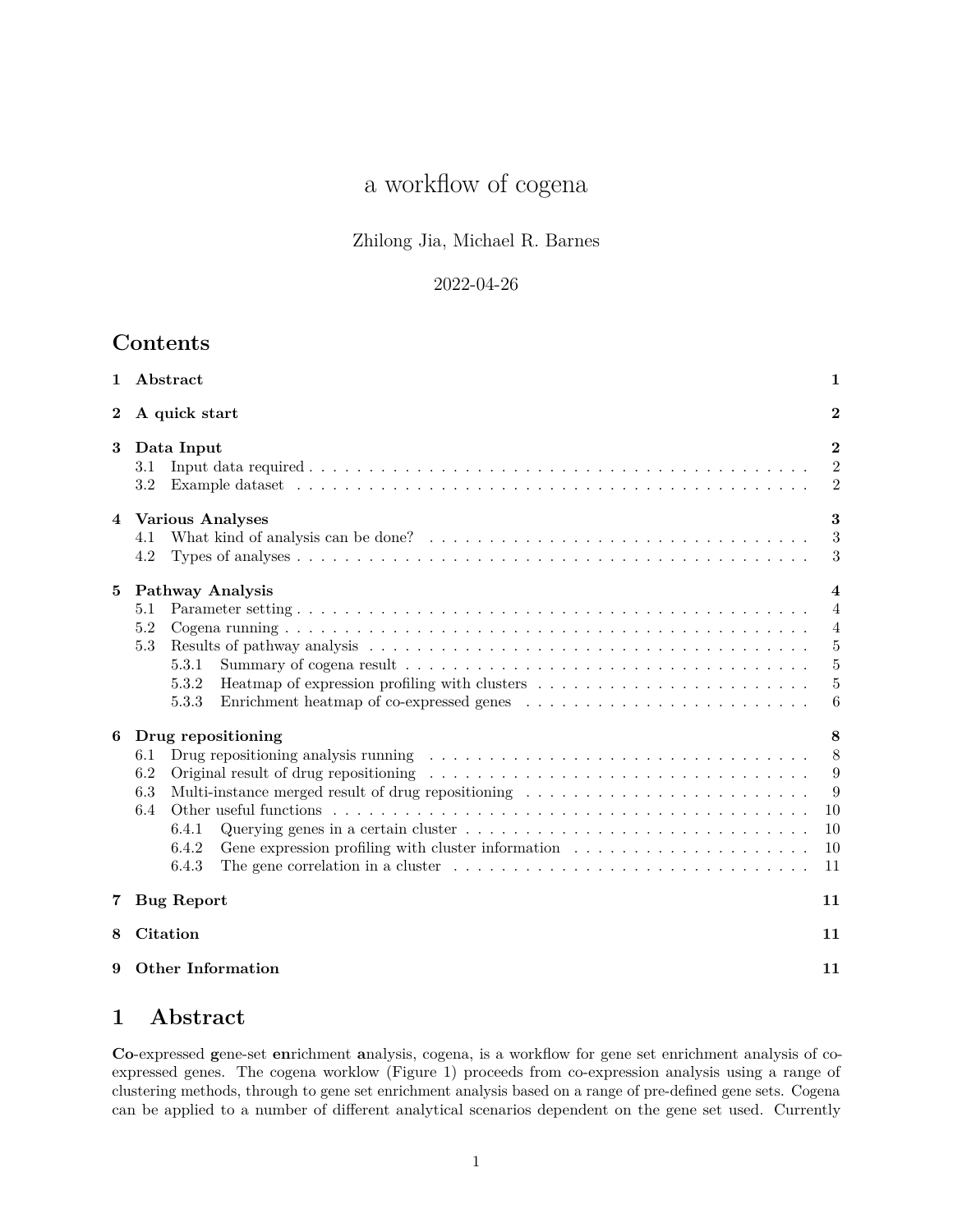cogena is pre-built with gene sets from Msigdb and Connectivity Map, allowing pathway analysis and drug repositioning analysis respectively, the user can also add custom genes sets to expand analytical functionality further.



Figure 1: Overview of the cogena workflow

The following sections outline a typical example of the cogena workflow, describing the input data and typical analysis steps required for pathway analysis and drug repositioning analysis.

# <span id="page-1-0"></span>**2 A quick start**

See examples using the ?cogena command in R.

# <span id="page-1-1"></span>**3 Data Input**

Note: all the gene names should be gene SYMBOLs since they are used in the gene set files. Other kinds of gene identifiers can be used according to the identifiers used in the user-defined gene-set files.

#### <span id="page-1-2"></span>**3.1 Input data required**

- A set of differentially expressed genes: These should be in a matrix with genes in rows and samples in columns, data.frame or ExpressionSet object.
- The sample labels indicating the labels, like control and disease, of each sample. A vector with sample names.

#### <span id="page-1-3"></span>**3.2 Example dataset**

The cogena package has an example dataset, from the NCBI GEO database [GSE13355.](http://www.ncbi.nlm.nih.gov/geo/query/acc.cgi?acc=GSE13355) The samples are derived from lesional and non-lesional skin of psoriasis patients. There are two objects in the Psoriasis dataset. See ?Psoriasis for more details.

```
# library(cogena)
devtools::load_all("./")
## Warning: replacing previous import 'class::somgrid' by 'kohonen::somgrid' when
## loading 'cogena'
```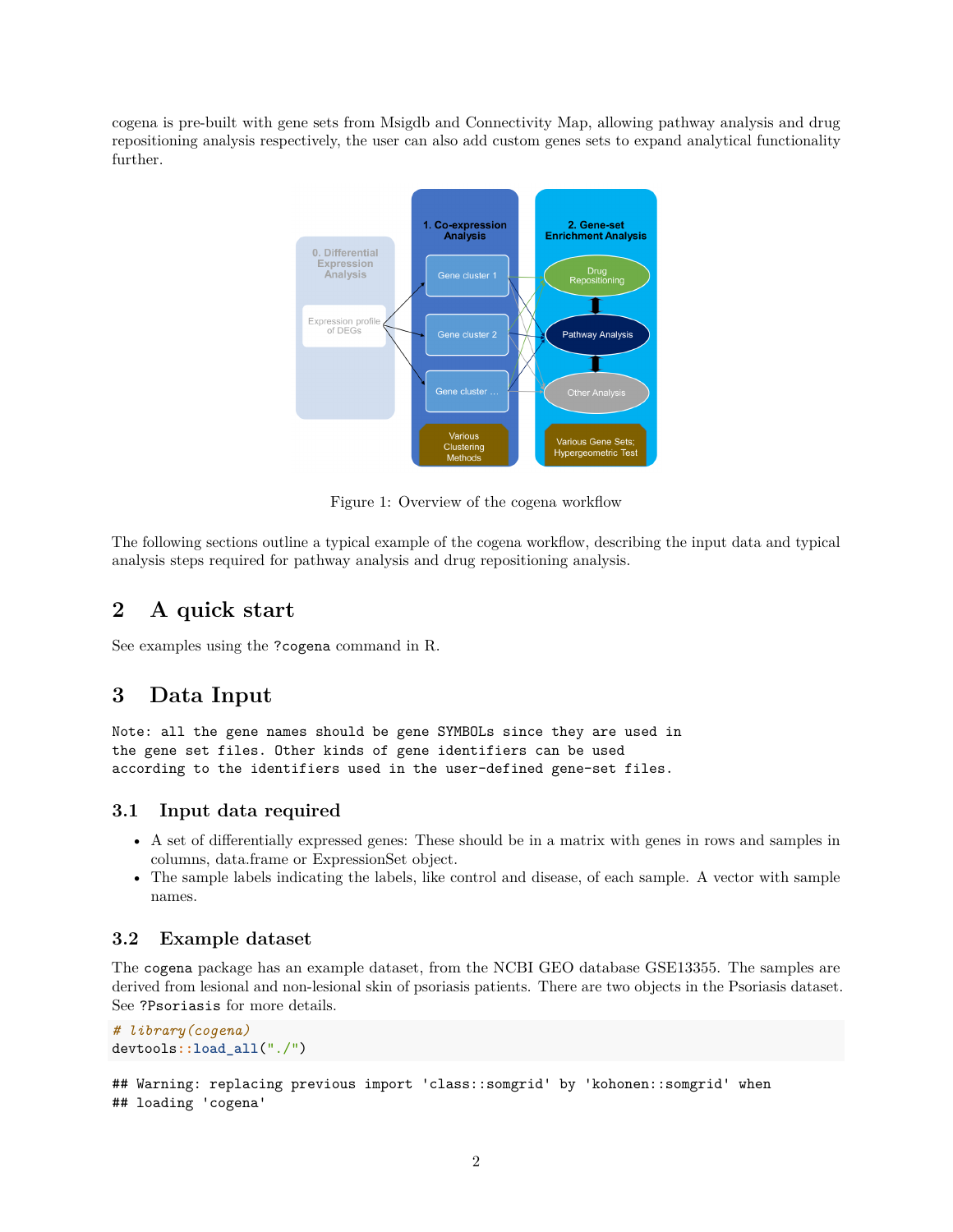```
data(Psoriasis)
# objects in the Psoriasis dataset.
# Note: label of interest should follow the control label as this
# will affect the direction of gene regulation.
# For instance use factor (c("Normal", "Cancer", "Normal"),
# levels=c("Normal", "Cancer")), instead of factor(c("Normal",
# "Cancer","Normal")) since "Cancer" is the label of interest.
```
**ls**()

```
## [1] "DEexprs" "annoGMT"
## [3] "annofile" "clMethods"
## [5] "clen res" "cmapDn100 cogena result"
## [7] "enrichment.table" "gec"
## [9] "geneC" "genecl_result"
## [11] "method" "metric"
## [13] "nClust" "ncore"
## [15] "sampleLabel"
```
# <span id="page-2-0"></span>**4 Various Analyses**

### <span id="page-2-1"></span>**4.1 What kind of analysis can be done?**

#### **The gene set used determines the type of analysis.**

There are a variety of gene sets in the cogena package, partly collected from [MSigDB](http://www.broadinstitute.org/gsea/msigdb/index.jsp) and [CMap.](#page-0-1) Gene sets are summarized in Table 2.

Table 2. Cogena Gene Sets

| Gene Set                            | Description                   |
|-------------------------------------|-------------------------------|
| c2.cp.kegg.v7.1.symbols.gmt.xz      | KEGG gene sets                |
| c2.cp.readctome.v7.1.symbols.gmt.xz | Reactome gene sets            |
| c2.cp.v7.0.symbols.gmt.xz           | all canonical pathways        |
| c5.bp.v7.0.symbols.gmt.xz           | GO biological processes       |
| c5.mf.v7.0.symbols.gmt.xz           | GO molecular functions        |
| CmapDn100.gmt.xz                    | Connectivity map gene sets:   |
|                                     | top 100 down regulated per    |
|                                     | drug                          |
| CmapUp100.gmt.xz                    | Connectivity map gene sets:   |
|                                     | top 100 up regulated per drug |

User-defined gene-sets must be formatted gmt and/or compressed by xz, (such as c2.cp.kegg.v7.01.symbols.gmt or c2.cp.kegg.v7.01.symbols.gmt.xz). Gene sets should be copied to the extdata directory in the installation directory of cogena, such as  $\sim/R/x86\_64$ -pc-linux-gnu- library/3.2/cogena/extdata in Linux), or kindly send to the author of cogena to share with others.

#### <span id="page-2-2"></span>**4.2 Types of analyses**

- Pahtway Analysis
- GO Analysis
- Drug repositioning
- User defined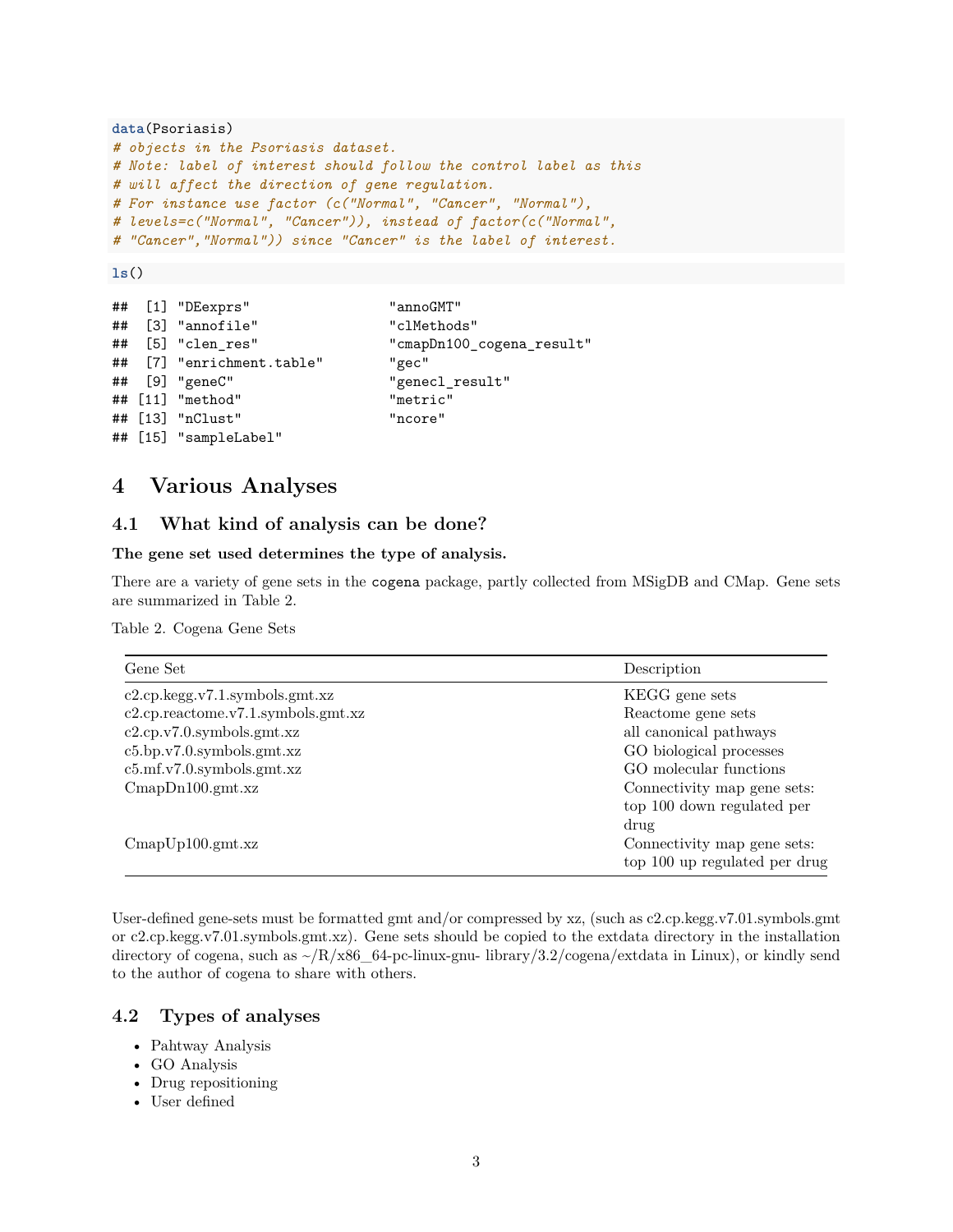# <span id="page-3-0"></span>**5 Pathway Analysis**

Firstly, KEGG Pathway Analysis, will be demonstrated to show the utility of cogena. The other analyses based on cogena are similar to the process of pathway analysis. Here we used the KEGG pathway gene set (c2.cp.kegg.v7.01.symbols.gmt.xz), hierarchical and Pam clustering methods, 10 clusters, 2 CPU cores and "correlation" distance metric to set up the pathway analysis.

#### <span id="page-3-1"></span>**5.1 Parameter setting**

```
# KEGG Pathway gene set
annoGMT <- "c2.cp.kegg.v7.01.symbols.gmt.xz"
# GO biological process gene set
# annoGMT <- "c5.bp.v7.0.symbols.gmt.xz"
annofile <- system.file("extdata", annoGMT, package="cogena")
# the number of clusters. It can be a vector.
# nClust <- 2:20
nCluster < -10# Making factor "Psoriasis" behind factor "ct" means Psoriasis Vs Control
# is up-regualted
sampleLabel <- factor(sampleLabel, levels=c("ct", "Psoriasis"))
# the number of cores.
# ncore <- 8
ncore \leq 2
# the clustering methods
# clMethods <- c("hierarchical","kmeans","diana","fanny","som","model",
# "sota","pam","clara","agnes") # All the methods can be used together.
clMethods <- c("hierarchical","pam")
# the distance metric
metric <- "correlation"
# the agglomeration method used for hierarchical clustering
# (hierarchical and agnes)
method <- "complete"
```
## <span id="page-3-2"></span>**5.2 Cogena running**

There are two steps for cogena analysis, co-expression analysis and then gene set enrichment analysis (here is pathway anlysis).

```
# Co-expression Analysis
genecl_result <- coExp(DEexprs, nClust=nClust, clMethods=clMethods,
                       metric=metric, method=method, ncore=ncore)
# Enrichment (Pathway) analysis for the co-expressed genes
clen_res <- clEnrich(genecl_result, annofile=annofile, sampleLabel=sampleLabel)
## Note: 671 out of 706 exist in the genes population.
summary(clen_res)
```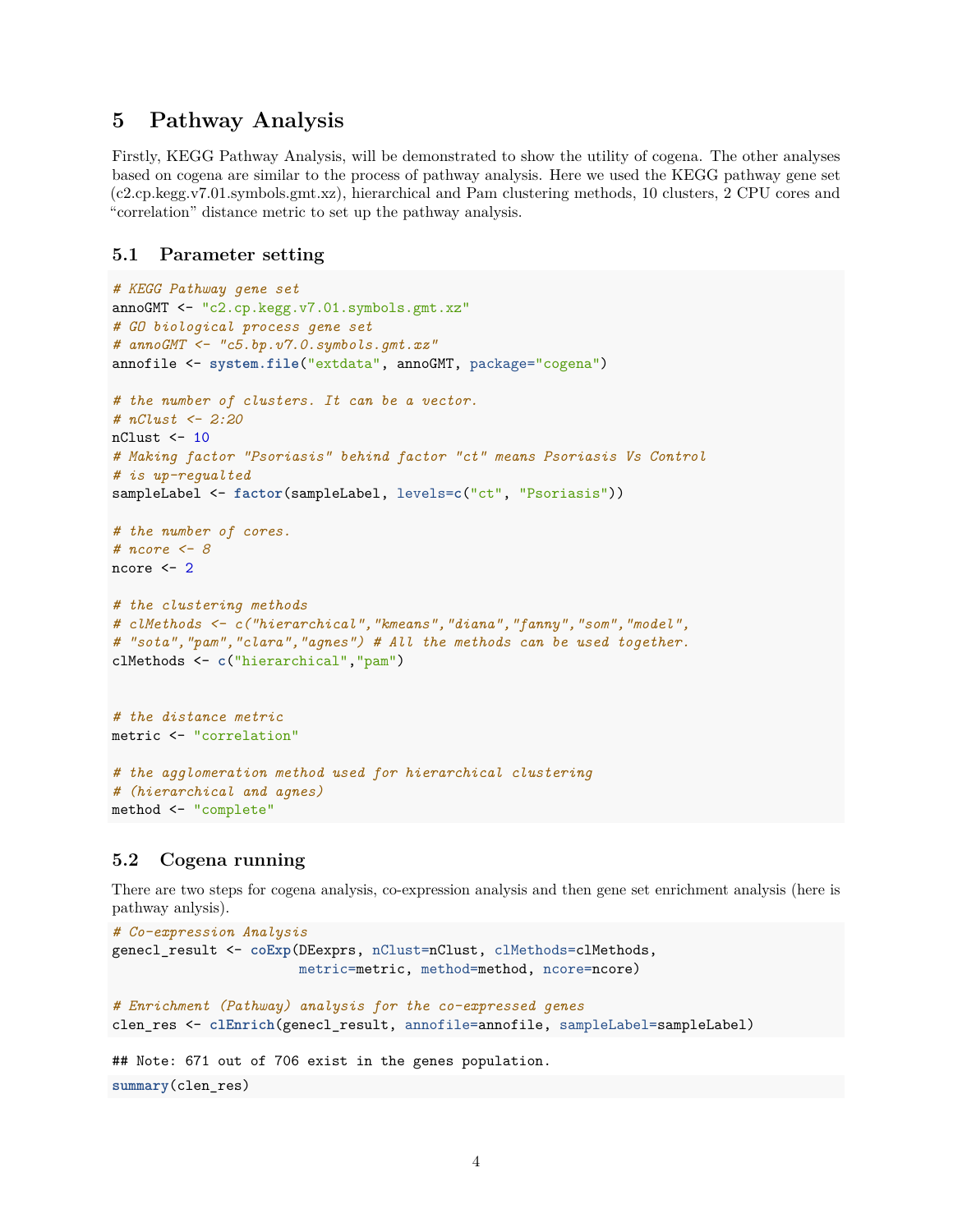## ## Clustering Methods: ## hierarchical pam ## ## The Number of Clusters: ## 10 ## ## Metric of Distance Matrix: ## correlation ## ## Agglomeration method for hierarchical clustering (hclust and agnes): ## complete ## ## Gene set: ## c2.cp.kegg.v7.01.symbols.gmt.xz

#### <span id="page-4-0"></span>**5.3 Results of pathway analysis**

#### <span id="page-4-1"></span>**5.3.1 Summary of cogena result**

After completing the cogena analysis, the user can use summary to see the summary of the result of cogena. And enrichment caculates the enrichment score of certain clustering methods and certain numbers of cluster.

Cogena does not automatically set the clustering method or the number of clusters. Here we show some principles to guide the user towards optimal selection of method and number of clusters:

- Different clusters should account for different gene sets.
- A gene set should enriched only in one cluster but not two or more.
- The number of genes in a gene set enriched cluster should be the smallest small possible to achieve the highest enrichment score.

```
summary(clen_res)
```

```
##
## Clustering Methods:
## hierarchical pam
##
## The Number of Clusters:
## 10
##
## Metric of Distance Matrix:
## correlation
##
## Agglomeration method for hierarchical clustering (hclust and agnes):
## complete
##
## Gene set:
## c2.cp.kegg.v7.01.symbols.gmt.xz
# Here we consider the "pam" method and 10 clusters.
# Always make the number as character, please!
enrichment.table <- enrichment(clen_res, "pam", "10")
```
#### <span id="page-4-2"></span>**5.3.2 Heatmap of expression profiling with clusters**

heatmapCluster is developed to show the co-expression of differentially expressed genes. Figure 2 produced by heatmapCluster is an enhanced heatmap with co-expression information. Moreover, it is obvious to know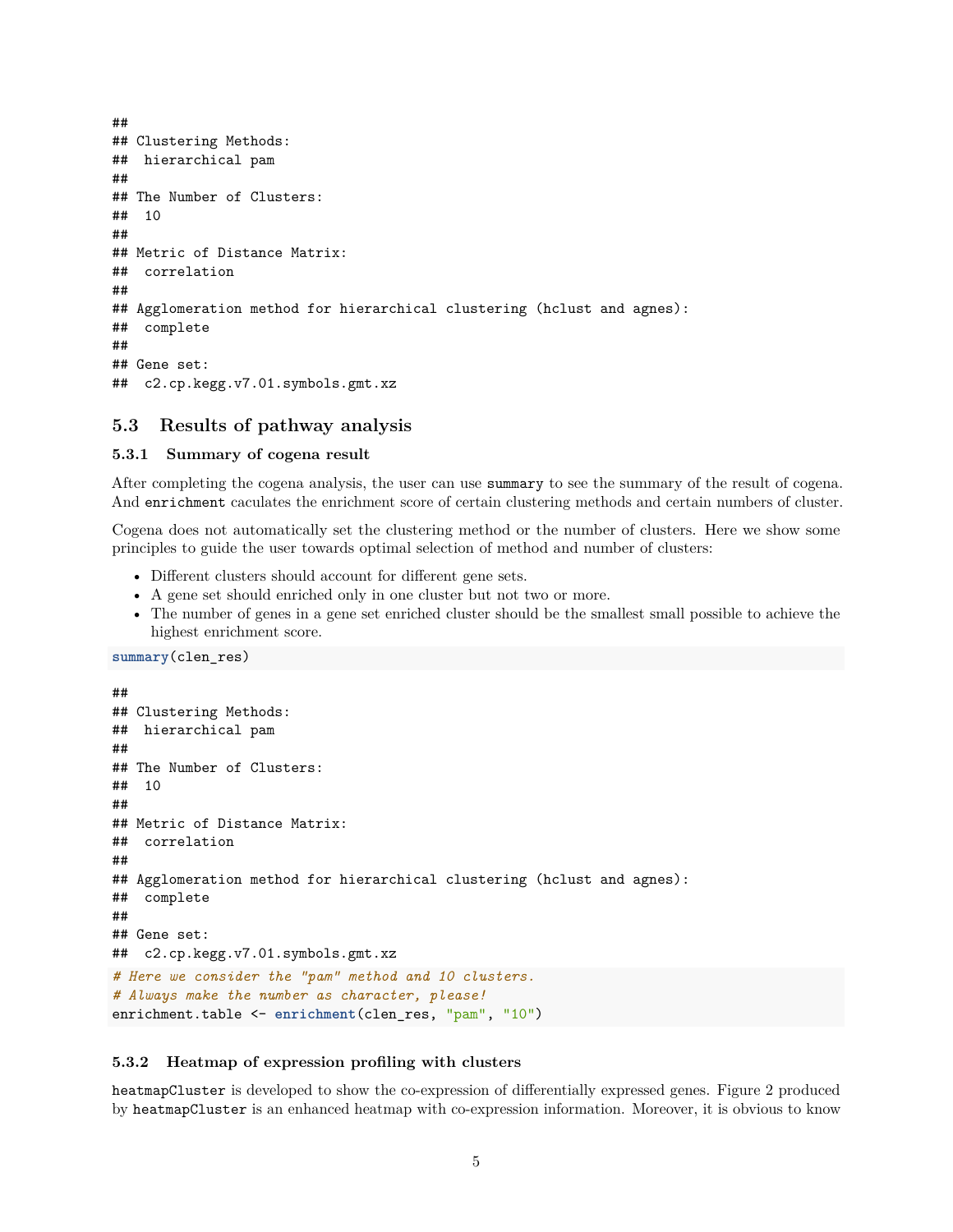which cluster contains up-regulated or down-regulated genes based on the colour.



Figure 2: Heatmap of expression profiling with clusters

#### <span id="page-5-0"></span>**5.3.3 Enrichment heatmap of co-expressed genes**

heatmapPEI can be used to show the enrichment graph. See Figure 3. See ?heatmapPEI for more details. Many parameters are configurable, while generally the default will be fine.

```
# The enrichment score for 10 clusters, together with Down-regulated,
# Up-regulated and All DE genes. The values shown in Figure 2 is the -log2(FDR).
#
# Always make the number as character, please!
```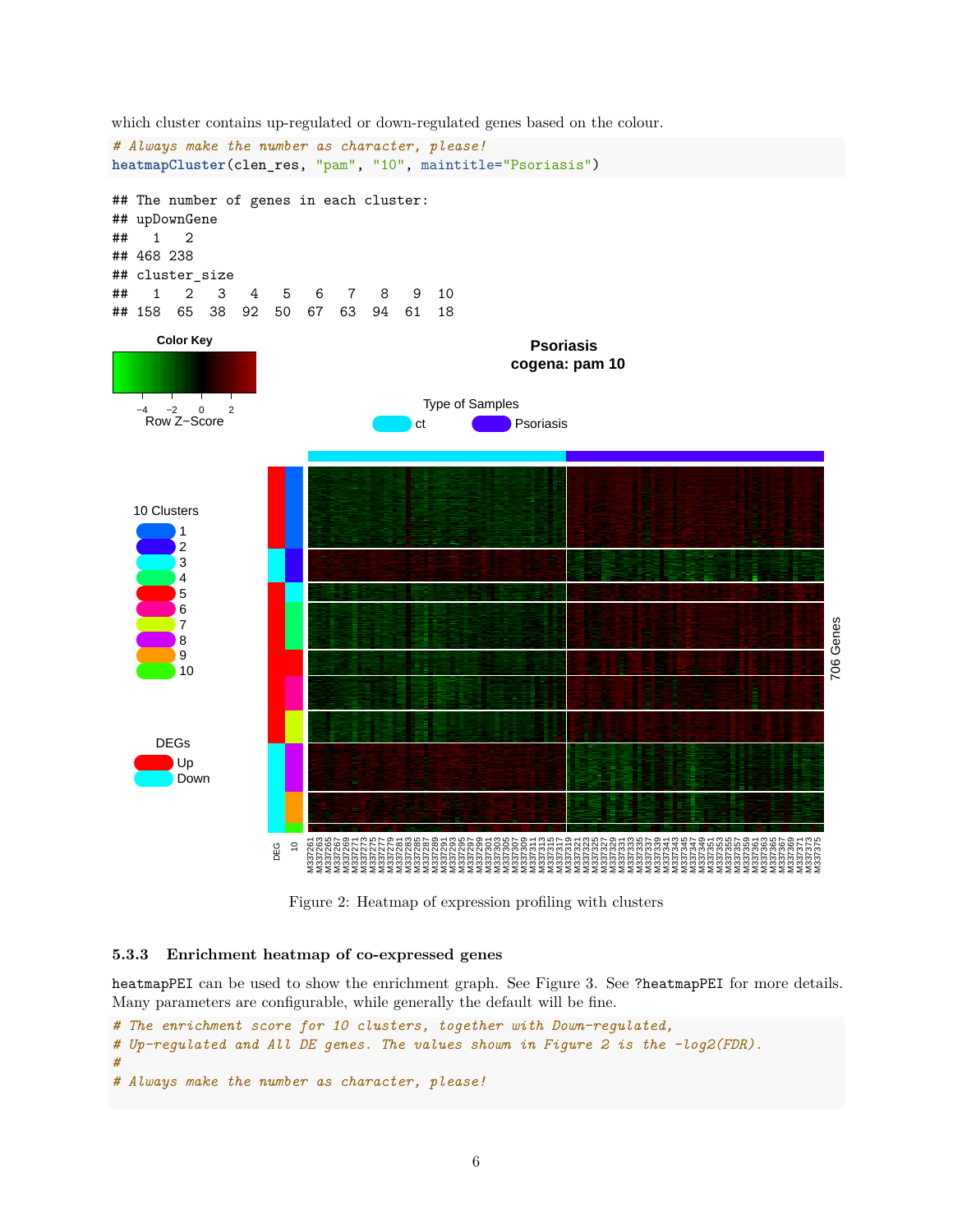```
heatmapPEI(clen_res, "pam", "10", printGS=FALSE, maintitle="Pathway analysis for Psoriasis")
## Joining, by = "rowname"
## Joining, by = c("clusterNumGene", "GS")
```
## Warning: Vectorized input to `element\_text()` is not officially supported. ## Results may be unexpected or may change in future versions of ggplot2.



Figure 3A shows the pathway enrichment for each cluster as well as up-regulated, down-regulated and all the differentially expressed genes. The enrichment scores can be ranked by a certain cluster or the max or average scores of all the scores for each pathway.

heatmapPEI(clen\_res, "pam", "10", printGS=FALSE, maintitle="Pathway analysis for Psoriasis", geom="circ

```
## Joining, by = "rowname"
## Joining, by = c("clusterNumGene", "GS")
## Warning: Vectorized input to `element_text()` is not officially supported.
## Results may be unexpected or may change in future versions of ggplot2.
```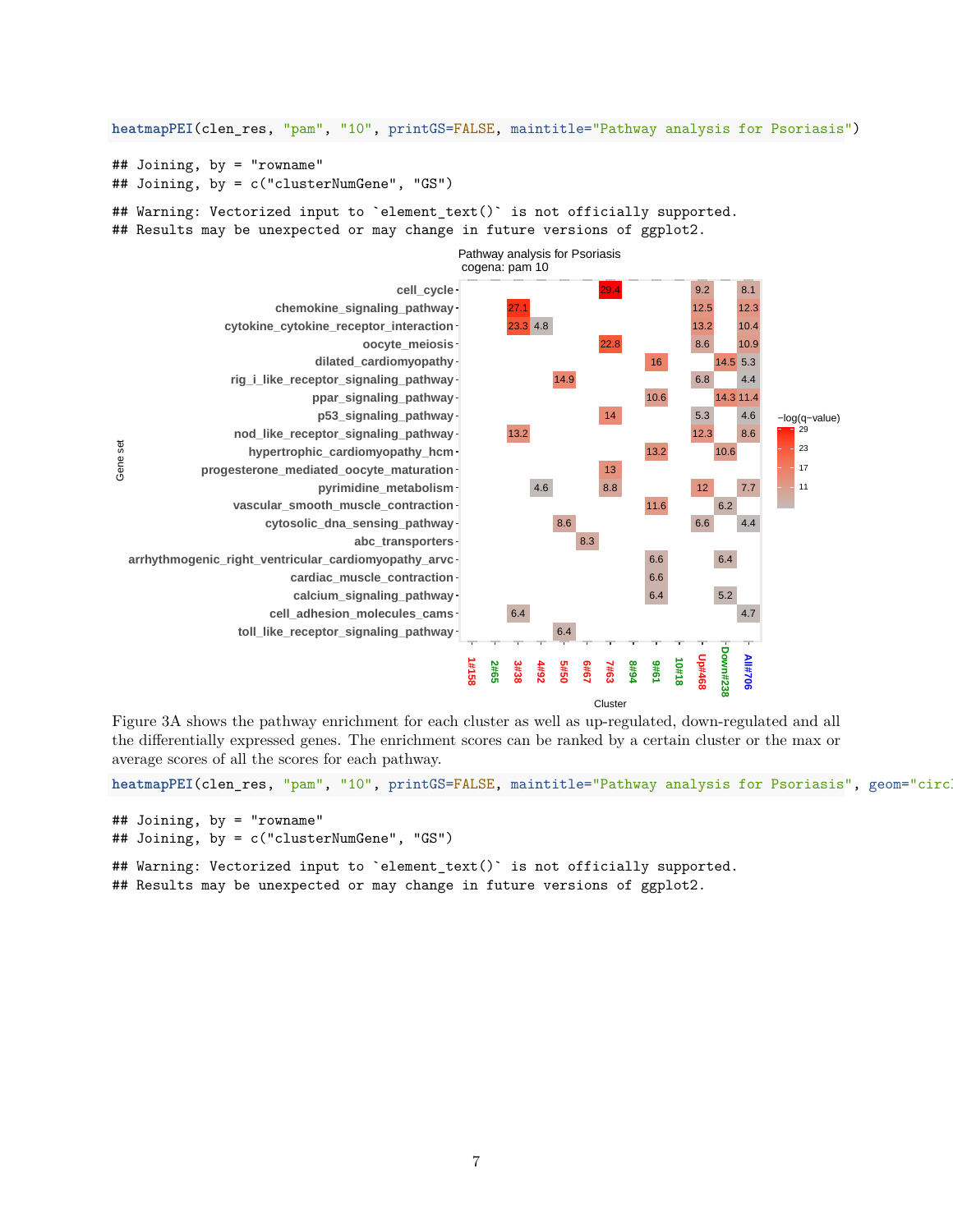

Figure 3B shows the pathway enrichment using circle plotting.

# <span id="page-7-0"></span>**6 Drug repositioning**

Pathway analysis demonstrates that specific disease pathways are often represented by a single cluster. Accordingly, we recommend that drug repositioning is performed based on co-expressed gene clusters instead of all the differentially expressed genes. If the input of cogena is disease related data, the drugs enriched should recover the gene expression changed by the disease (the drug should induce an opposite direction in expression to the disease), while if the input is drug related, the enriched drugs should show similar gene expression changes caused by the drug studied. Here we show drugs for treating psoriasis, an autoimmune disease.

## <span id="page-7-1"></span>**6.1 Drug repositioning analysis running**

The drug repositioning gene set choice of *CmapDn100.gmt.xz* or *CmapUp100.gmt.xz* should be made based on the regulation direction of clusters. For example, as the 7th cluster contains up-regulated genes for psoriasis, the *CmapDn100.gmt.xz* is chosen for drug repositioning of psoriasis to recover the gene expression changes caused by the disease.

```
# A comprehensive way
# cmapDn100_cogena_result <- clEnrich(genecl_result,
# annofile=system.file("extdata", "CmapDn100.gmt.xz", package="cogena"),
# sampleLabel=sampleLabel)
# A quick way
# Based on the pathway analysis results
cmapDn100 cogena result <- clEnrich one(genecl result, "pam", "10",
    annofile=system.file("extdata", "CmapDn100.gmt.xz", package="cogena"),
    sampleLabel=sampleLabel)
```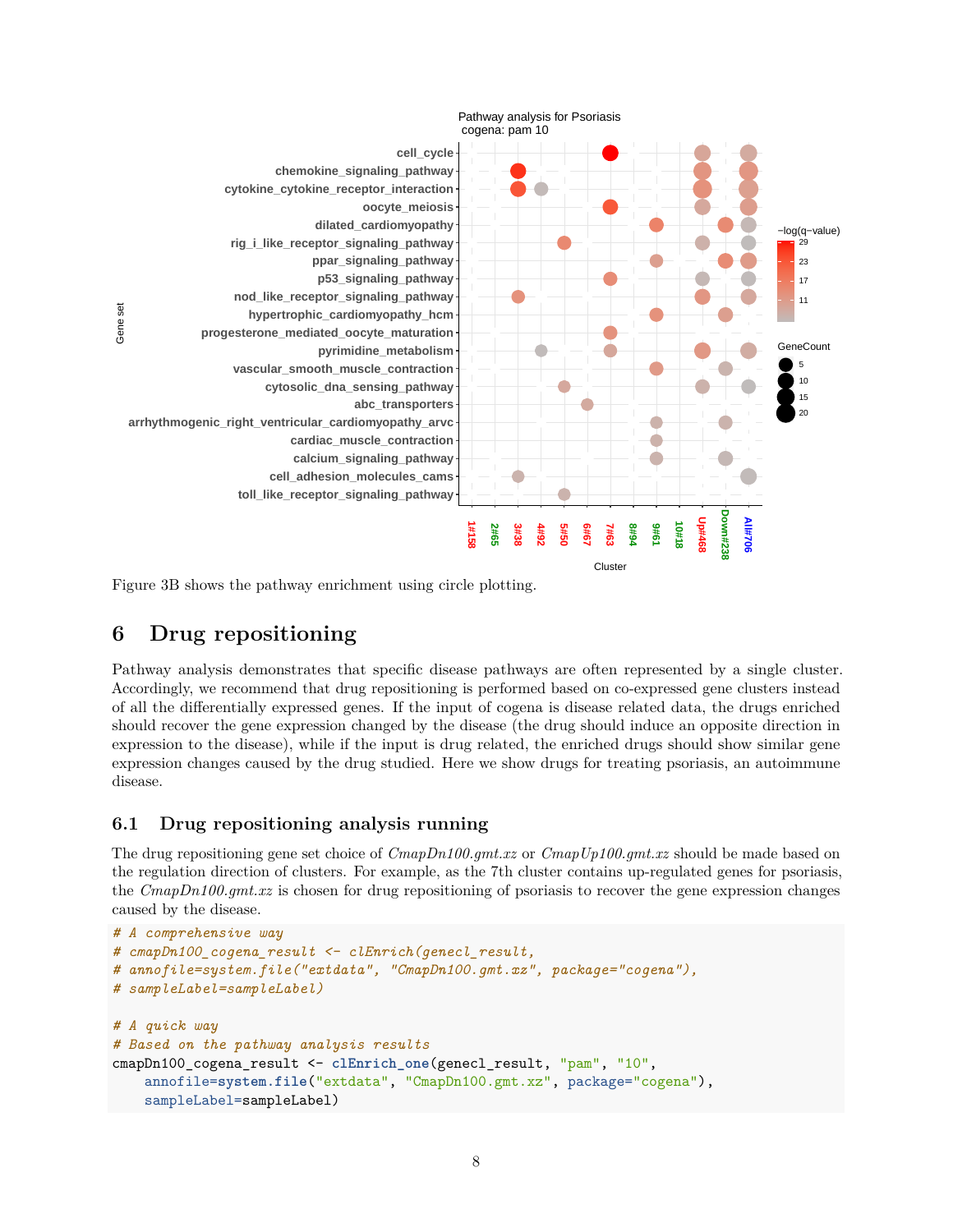### <span id="page-8-0"></span>**6.2 Original result of drug repositioning**

Showing the results ordered by the 7th cluster in Figure 5. The parameter orderMethod is used to order the results.

```
heatmapPEI(cmapDn100_cogena_result, "pam", "10", printGS=FALSE,
           orderMethod = "7", maintitle="Drug repositioning for Psoriasis")
```
## Joining, by = "rowname" ## Joining, by = c("clusterNumGene", "GS")

```
## Warning: Vectorized input to `element_text()` is not officially supported.
## Results may be unexpected or may change in future versions of ggplot2.
```

|          |                                                                       | Cluster |      |      |             |              |             |              |             |      |       |              |                 |            |                 |  |
|----------|-----------------------------------------------------------------------|---------|------|------|-------------|--------------|-------------|--------------|-------------|------|-------|--------------|-----------------|------------|-----------------|--|
|          |                                                                       | 1#158   | 2#65 | 3#38 | <b>Z6#P</b> | <b>05#SD</b> | <b>L9#9</b> | 7#63         | <b>P6#8</b> | 19#6 | 10#18 | $0pt$ 408    | <b>Down#238</b> | 902#IV     |                 |  |
|          | pyrimethamine@HL60#1.6e-05M_1974-                                     |         |      |      |             |              |             | 27.6         |             |      |       | 14.6         |                 | 9          |                 |  |
|          | monobenzone@MCF7#2e-05M 3391-                                         |         |      |      |             |              |             | 27.8         |             |      |       | 7.8          |                 | 5.9        |                 |  |
|          | resveratrol@MCF7#5e-05M 595-                                          |         |      |      |             |              |             | 32           |             |      |       | 21.8         |                 | 16.5       |                 |  |
|          | 0173570-0000@PC3#1e-05M 7389-                                         |         |      |      |             |              |             | 32.1         |             |      |       | 9.4          |                 | 6.9        |                 |  |
|          | trifluridine@MCF7#1.36e-05M 3559-                                     |         |      |      |             |              |             | 32.5         |             |      |       | 11.9         |                 | 10.8       |                 |  |
|          | methotrexate@HL60#8.8e-06M 2041-                                      |         |      |      |             |              |             | 32.6         |             |      |       | 9.9          |                 | 5.7        |                 |  |
|          | resveratrol@MCF7#1e-05M 841-                                          |         |      |      |             |              |             | 36.8         |             |      |       | 13.5         |                 | 7.8        |                 |  |
|          | methotrexate@MCF7#8.8e-06M_5000-                                      |         |      |      |             |              |             | 37.6         |             |      |       | 16.7         |                 | 12.7       |                 |  |
|          | methotrexate@MCF7#8.8e-06M 5419-<br>trifluridine@MCF7#1.36e-05M 7176- |         |      |      |             |              |             | 38.1<br>37.8 |             |      |       | 17.5<br>17.1 |                 | 11.3<br>11 | 26              |  |
| Gene set | etoposide@HL60#6.8e-06M 1626-                                         |         |      |      |             |              |             | 42.7         |             |      |       | 16.6         |                 | 10.5       | 47              |  |
|          | ciclopirox@MCF7#1.5e-05M 5023-                                        |         |      |      |             |              |             | 43           |             |      |       | 14.4         |                 | 12.9       | 68              |  |
|          | resveratrol@HL60#1.76e-05M 1715-                                      |         |      |      |             |              |             | 54           |             |      |       | 22           |                 | 14.5       | $-log(q-value)$ |  |
|          | methotrexate@HL60#8.8e-06M 1599-                                      |         |      |      |             |              |             | 55           |             |      |       | 23.1         |                 | 15.5       |                 |  |
|          | 5109870@MCF7#2.5e-05M_904-                                            |         |      |      |             |              |             | 59.3         |             |      |       | 27.6         |                 | 21.3       |                 |  |
|          | monobenzone@MCF7#2e-05M_5312-                                         |         |      |      |             |              |             | 61.9         |             |      |       | 27.3         |                 | 18.7       |                 |  |
|          | etoposide@MCF7#6.8e-06M_3241-                                         |         |      |      |             |              |             | 65.3         |             |      |       | 31           |                 | 24.1       |                 |  |
|          | ciclopirox@MCF7#1.5e-05M 3317-                                        |         |      |      |             |              |             | 66.2         |             |      |       | 22.9         |                 | 17.5       |                 |  |
|          | resveratrol@MCF7#5e-05M 622-                                          |         |      |      |             |              |             | 84.7         |             |      |       | 48.7         |                 | 36.3       |                 |  |
|          | etoposide@MCF7#6.8e-06M 5027-                                         |         |      |      |             |              |             | 89.6         |             |      |       | 40.4         |                 | 29.4       |                 |  |

Drug repositioning for Psoriasis cogena: pam 10

Figure 3: Drug repositioning

```
# Results based on cluster 5.
# heatmapPEI(cmapDn100_cogena_result, "pam", "10", printGS=FALSE,
# orderMethod = "5", maintitle="Drug repositioning for Psoriasis")
# Results based on cluster 9, containing down-regulated genes.
# heatmapPEI(cmapUp100_cogena_result, "pam", "10", printGS=FALSE,
# orderMethod = "9", maintitle="Drug repositioning for Psoriasis")
```
#### <span id="page-8-1"></span>**6.3 Multi-instance merged result of drug repositioning**

Usually there is more than one instance for a drug with different doses or time-points in the Cmap gene set. heatmapCmap can merge the multi-instance results based on parameter *mergeMethod* ("mean" or "max").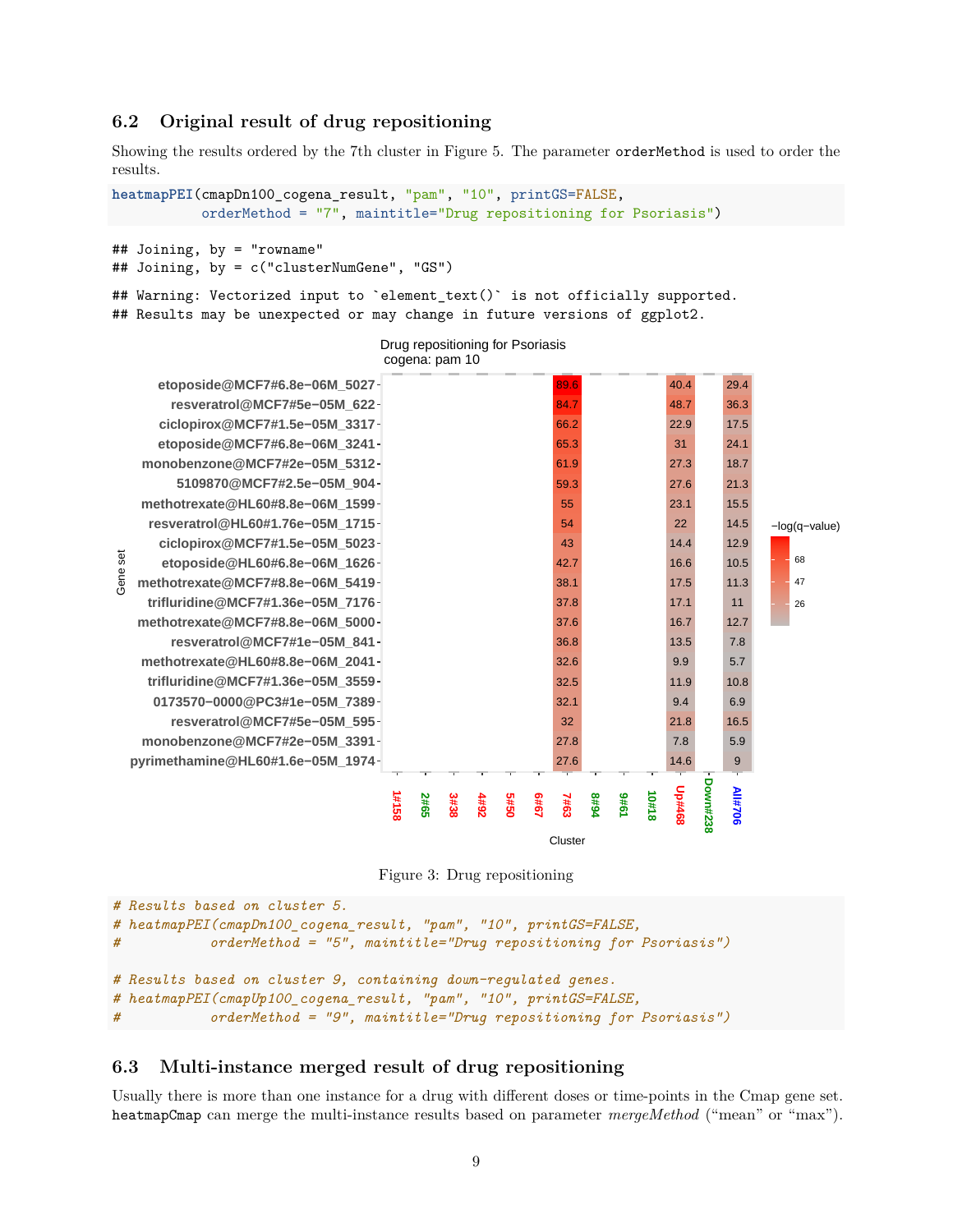Figure 6 shows the multi-instance merged results ordered by the 7th cluster.

```
heatmapCmap(cmapDn100_cogena_result, "pam", "10", printGS=FALSE,
            orderMethod = "7", maintitle="Drug repositioning for Psoriasis")
```
## Warning: Vectorized input to `element\_text()` is not officially supported. ## Results may be unexpected or may change in future versions of ggplot2.



Figure 4: Drug repositioning (multi-instance merged)

### <span id="page-9-0"></span>**6.4 Other useful functions**

#### <span id="page-9-1"></span>**6.4.1 Querying genes in a certain cluster**

The user can obtain the genes in a certain cluster via geneInCluster, enabling other analyses, such as drug target identification.

```
# Always make the number as character, please!
geneC <- geneInCluster(clen_res, "pam", "10", "4")
head(geneC)
```
## [1] "CD47" "SERPINB13" "PNP" "MPZL2" "KCNJ15" "SOX7"

#### <span id="page-9-2"></span>**6.4.2 Gene expression profiling with cluster information**

It can be obtained by geneExpInCluster. There are two items, clusterGeneExp and label, in the returned object of geneExpInCluster. It can be used for other application.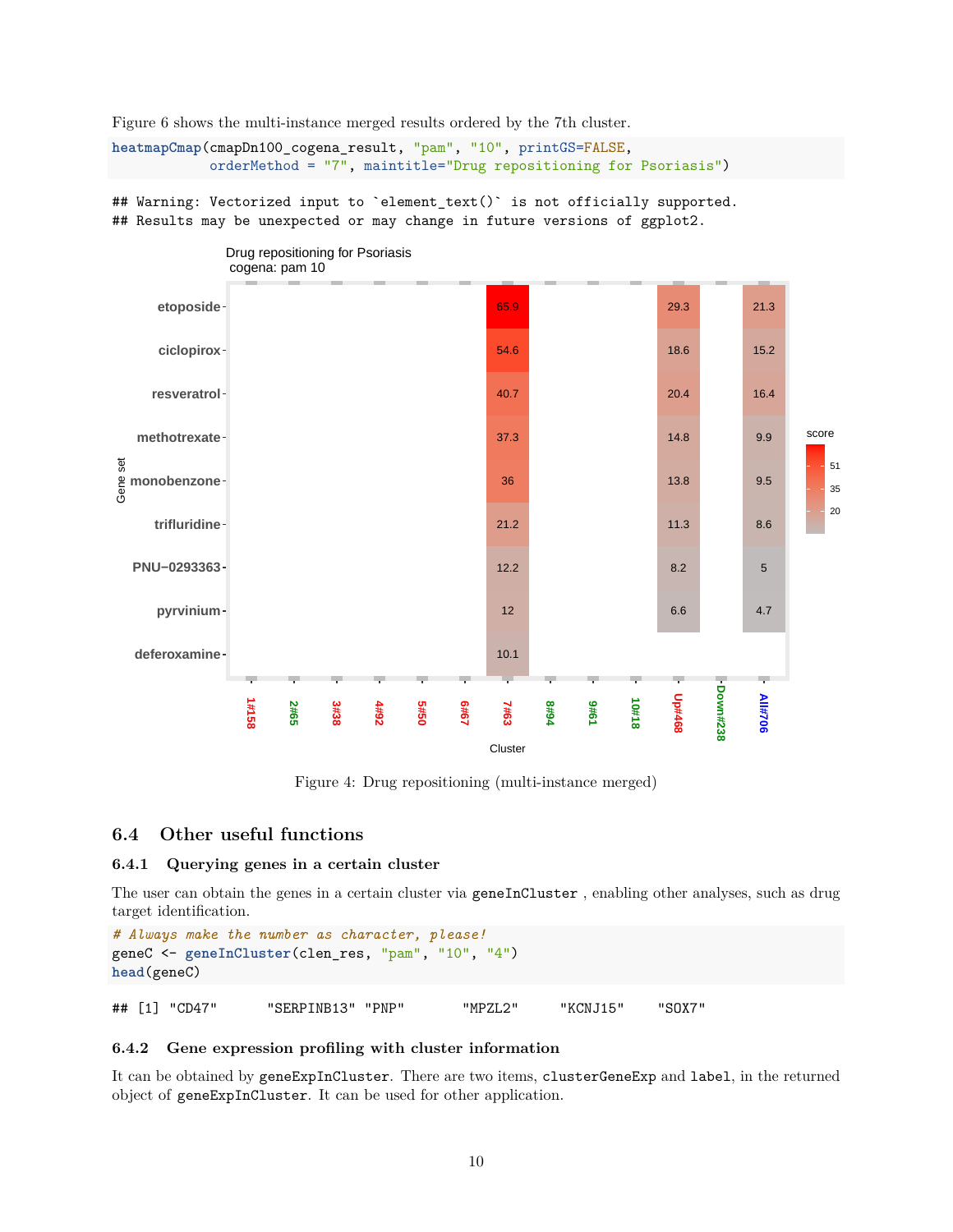```
# Always make the number as character, please!
gec <- geneExpInCluster(clen_res, "pam", "10")
gec$clusterGeneExp[1:3, 1:4]
## cluster_id GSM337261 GSM337262 GSM337263
## PI3 1 6.556556 6.040479 7.033708
## S100A7A 1 4.989918 4.971686 5.677227
## S100A12 1 4.873823 5.168421 5.255036
gec$label[1:4]
## GSM337261 GSM337262 GSM337263 GSM337264
## ct ct ct ct
## Levels: ct Psoriasis
```
<span id="page-10-0"></span>**6.4.3 The gene correlation in a cluster**

The correlation among a cluster can be checked and visulised by corInCluster. See Figure 4.

```
# Always make the number as character, please!
corInCluster(clen_res, "pam", "10", "10")
```
# <span id="page-10-1"></span>**7 Bug Report**

<https://github.com/zhilongjia/cogena/issues>

# <span id="page-10-2"></span>**8 Citation**

[Jia, Zhilong, et al. "Cogena, a novel tool for co-expressed gene-set enrichment analysis, applied to drug](http://bmcgenomics.biomedcentral.com/articles/10.1186/s12864-016-2737-8) [repositioning and drug mode of action discovery." BMC Genomics 17.1 \(2016\): 1.](http://bmcgenomics.biomedcentral.com/articles/10.1186/s12864-016-2737-8)

# <span id="page-10-3"></span>**9 Other Information**

System info

```
## R version 4.2.0 RC (2022-04-21 r82226)
## Platform: x86_64-pc-linux-gnu (64-bit)
## Running under: Ubuntu 20.04.4 LTS
##
## Matrix products: default
## BLAS: /home/biocbuild/bbs-3.16-bioc/R/lib/libRblas.so
## LAPACK: /home/biocbuild/bbs-3.16-bioc/R/lib/libRlapack.so
##
## locale:
## [1] LC_CTYPE=en_US.UTF-8 LC_NUMERIC=C
## [3] LC_TIME=en_GB LC_COLLATE=C
## [5] LC_MONETARY=en_US.UTF-8 LC_MESSAGES=en_US.UTF-8
## [7] LC_PAPER=en_US.UTF-8 LC_NAME=C
## [9] LC_ADDRESS=C LC_TELEPHONE=C
## [11] LC_MEASUREMENT=en_US.UTF-8 LC_IDENTIFICATION=C
##
## attached base packages:
## [1] stats graphics grDevices utils datasets methods base
##
```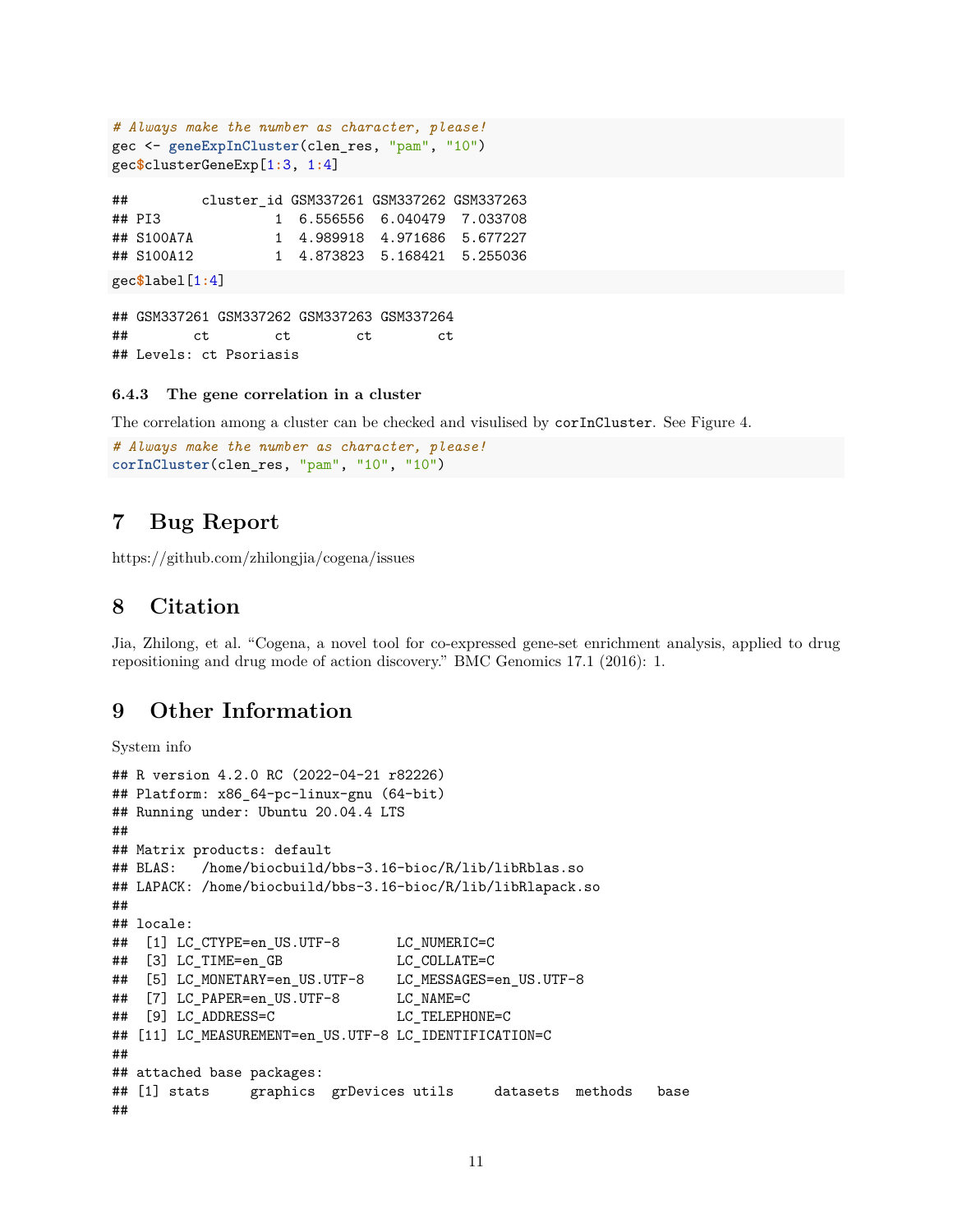

Figure 5: Correlation of genes in a cluster